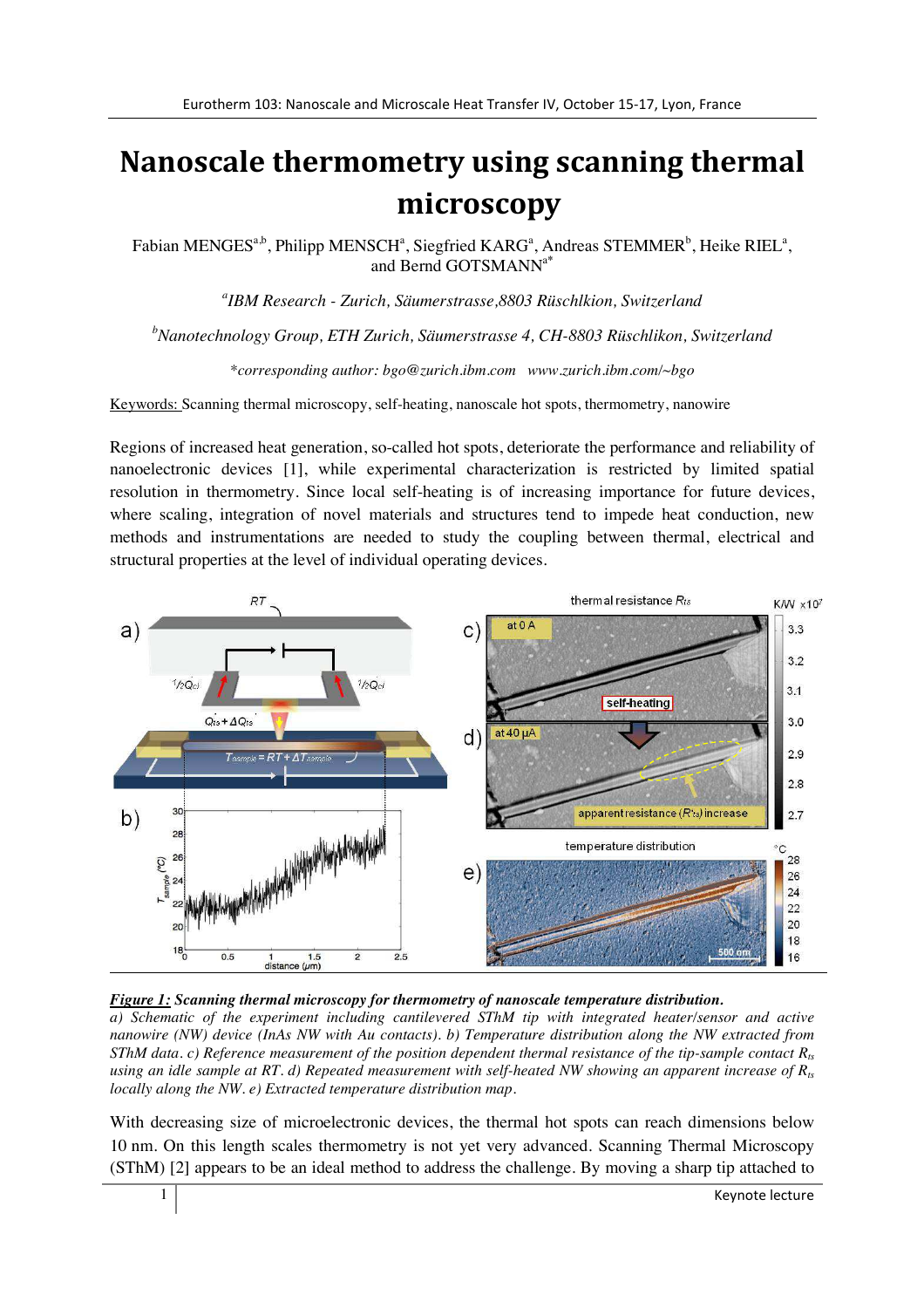a heater/sensor in contact with a device of interest, thermal signals relating to thermal conductance and temperature distribution within a sample can be inferred.

Despite recent progress using the method [3-6], however, it remains a challenge to extract quantitative data from measured SThM images on the nanoscale. One of the reasons for this is the fact that a large thermal resistance separates the sample region to be measured from the integrated heater/sensor. Sensor and sample do therefore not equilibrate. This poses several calibration challenges and systematic errors to the SThM method. In this presentation the most important systematic errors of the method are discussed and the efforts to eliminate them will be described. Application examples and measurements on nanoscale test structures will be shown.

The large thermal resistance between the SThM sensor tip and the sample is expected to increase strongly when scaling down to the nanoscale due to surface-to-volume scaling. Consider, for example, the case of an anticipated lateral resolution of 10 nm at an accuracy of  $\Delta T_{sample} = 1$  K. The thermal resistance of the contact between the contacting tip and the sample can then be dominated by the interface thermal resistance and fall in the range of  $R_{ts} = 10^7 - 10^9$  K/W leading to a heat flux down to 1 nW. In contrast, the electrical leads leading to the temperature sensor within the cantilevered SThM tip have a thermal resistance *Rsensor* of typically 2 to 4 orders of magnitude smaller, leading to temperature rises in the sensor of  $\Delta T_{sensor}$  < 1 mK. Furthermore,  $R_{int}$  varies strongly as a function of tip position while scanning the sample surface, i.e.  $R_{ts} = R_{ts} (x, y)$ . Reasons for this are topography artifacts caused by a varying contact diameter between the tip and the sample surface, the variation of the local sample thermal conductivity, and the load force between tip and sample [7]. For the quantitative interpretation of the data therefore  $R_{ts}(x, y)$ ,  $\Delta T_{sensor}(x, y)$  and  $R_{sensor}$  have to be determined experimentally.

A two-pass method [5] serves to quantify these signals: The thermal resistance of the tip-sample contact  $R_{ts}$  (consisting mainly of  $R_{int}$ , and the spreading resistances in tip and sample) are determined from the heat flux from the sensor into the sample  $Q_{ts}$  and the temperature difference between the sensor temperature *Tsensor* and room temperature *RT*:

$$
\dot{Q}_{ts} = (T_{sensor} - RT)/R_{ts} \tag{1}
$$

For a sample at temperature 
$$
RT + \Delta T_{sample}
$$
 we therefore have:  
\n
$$
\dot{Q}'_{ts} = (T_{sensor} - \{RT + \Delta T_{sample}\})/R_{ts}
$$
\n(2)

The measurement process is illustrated in Fig. 1. First, we measure  $R<sub>k</sub>$  for each image pixel using an unheated sample  $(R_{ts}(x, y))$  from the measured tip-sample heat flux using Eq. (1), as shown in Fig. 1c. Next, the measurement is repeated on the self-heated sample to determine a modified heat flux  $Q_{ts}$ ' from which the sample temperature Δ*T* can be determined using Eq. (2). Self heating effects can be directly seen plotting the *apparent* thermal resistance  $R_{ts} = (T_{sensor} - RT)/\dot{Q}_{ts}$ , see Fig. 1d. The resulting  $\Delta T$  is plotted in Fig. 1b and e.

Recently, the proposed method was developed further to reach a resolution of  $ΔT_{sample}$  in the mK-range at a lateral resolution of below 10 nm [8]. The talk will describe examples of isolated hot-spots in nanowire devices (Figure 2) and metal interconnect structures. Furthermore, effects of Peltier and Joule heating will be discussed.